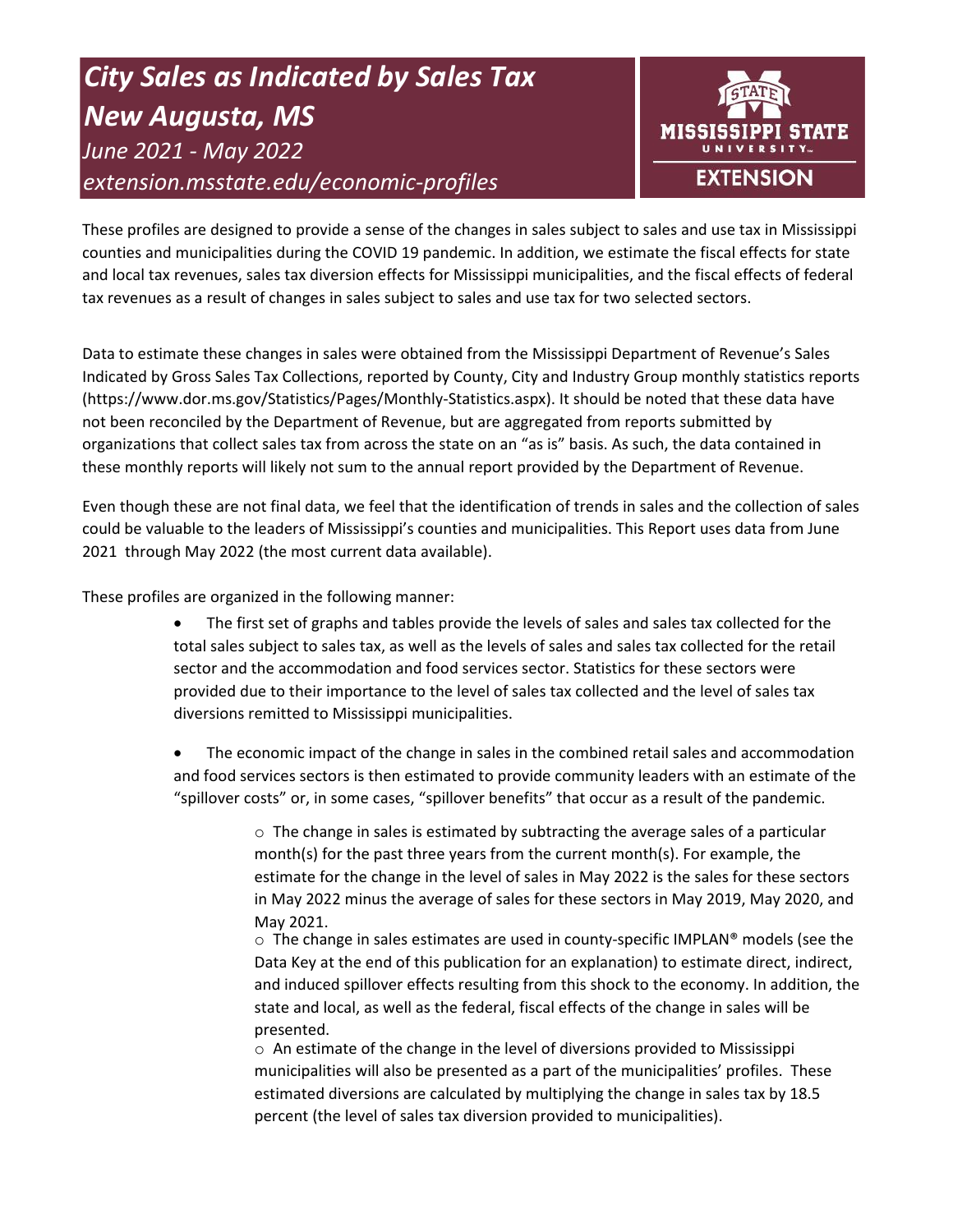| Total Sales as Indicated by Sales Tax (\$000s) |         |         |         |         | <b>Total Sales Tax Collected (\$000s)</b> |      |      |      |      |
|------------------------------------------------|---------|---------|---------|---------|-------------------------------------------|------|------|------|------|
| Month                                          | 2019    | 2020    | 2021    | 2022    | Month                                     | 2019 | 2020 | 2021 | 2022 |
| January                                        | \$1,389 | \$1,422 | \$1,503 | \$1,708 | January                                   | \$54 | \$54 | \$59 | \$56 |
| February                                       | \$1,493 | \$1,193 | \$1,459 | \$1,578 | February                                  | \$49 | \$43 | \$57 | \$52 |
| March                                          | \$1,216 | \$1,237 | \$1,281 | \$1,632 | March                                     | \$49 | \$47 | \$48 | \$49 |
| April                                          | \$1,644 | \$1,421 | \$1,768 | \$2,379 | April                                     | \$61 | \$58 | \$62 | \$65 |
| May                                            | \$1,551 | \$1,127 | \$1,643 | \$1,958 | May                                       | \$56 | \$50 | \$59 | \$55 |
| June                                           | \$1,481 | \$1,432 | \$1,856 |         | June                                      | \$51 | \$61 | \$62 |      |
| July                                           | \$1,459 | \$1,650 | \$1,906 |         | July                                      | \$53 | \$66 | \$64 |      |
| August                                         | \$1,637 | \$1,683 | \$2,010 |         | August                                    | \$55 | \$66 | \$64 |      |
| September                                      | \$1,576 | \$1,542 | \$1,820 |         | September                                 | \$58 | \$61 | \$59 |      |
| October                                        | \$1,360 | \$1,574 | \$1,756 |         | October                                   | \$53 | \$64 | \$58 |      |
| November                                       | \$1,361 | \$1,476 | \$1,780 |         | November                                  | \$51 | \$57 | \$52 |      |
| December                                       | \$1,325 | \$1,381 | \$1,752 |         | December                                  | \$51 | \$55 | \$54 |      |



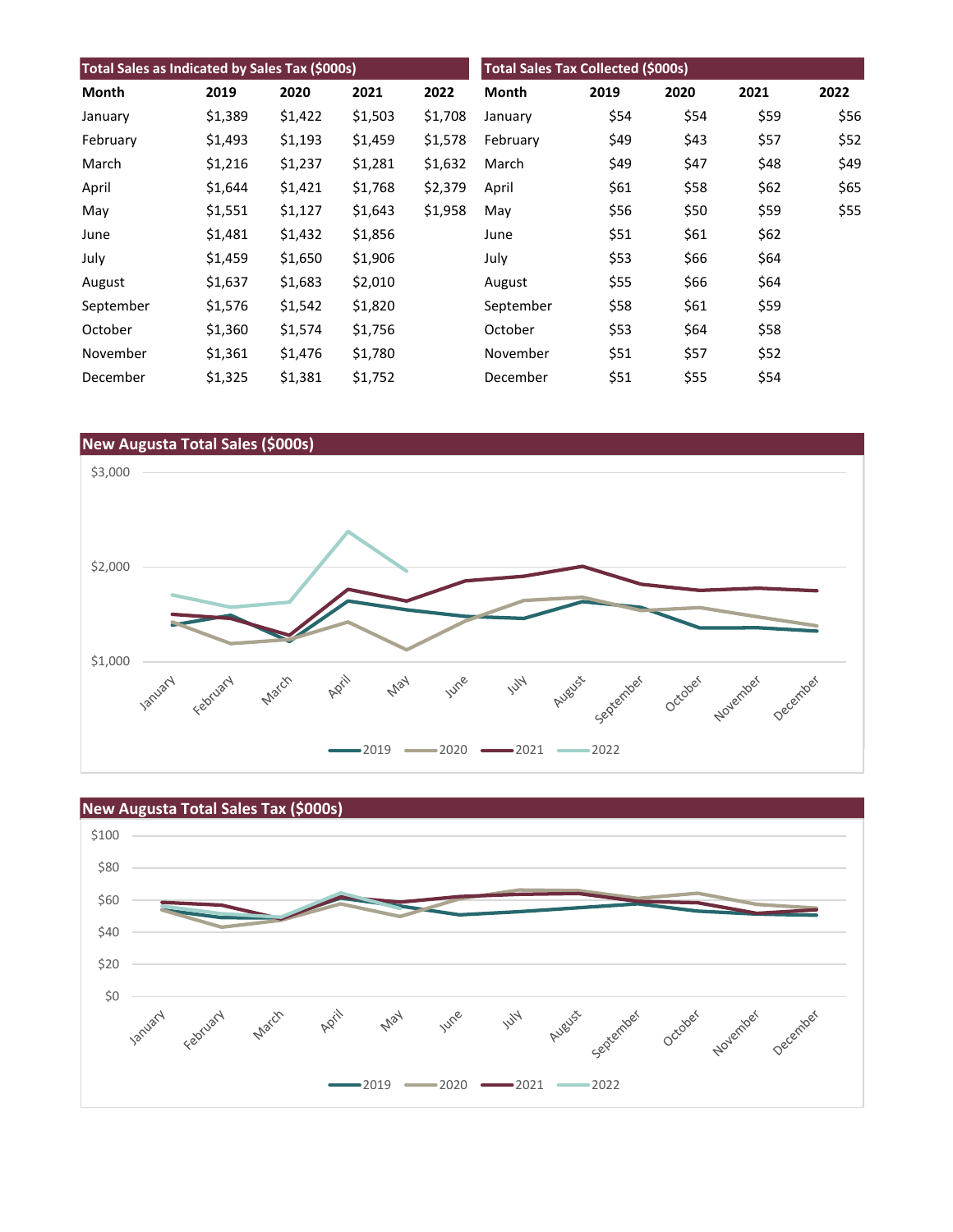| Retail Sector Sales as Indicated by Sales Tax (\$000s) |         |         |         |         | Retail Sector Sales Tax Collected (\$000s) |      |      |      |      |
|--------------------------------------------------------|---------|---------|---------|---------|--------------------------------------------|------|------|------|------|
| Month                                                  | 2019    | 2020    | 2021    | 2022    | Month                                      | 2019 | 2020 | 2021 | 2022 |
| January                                                | \$1,184 | \$1,200 | \$1,293 | \$1,476 | January                                    | \$41 | \$38 | \$44 | \$40 |
| February                                               | \$1,104 | \$1,014 | \$1,252 | \$1,368 | February                                   | \$37 | \$31 | \$42 | \$37 |
| March                                                  | \$1,020 | \$1,048 | \$1,101 | \$1,432 | March                                      | \$36 | \$34 | \$36 | \$35 |
| April                                                  | \$1,434 | \$1,247 | \$1,542 | \$2,145 | April                                      | \$47 | \$46 | \$46 | \$48 |
| May                                                    | \$1,166 | \$961   | \$1,423 | \$1,740 | May                                        | \$37 | \$38 | \$43 | \$40 |
| June                                                   | \$1,291 | \$1,224 | \$1,630 |         | June                                       | \$38 | \$46 | \$46 |      |
| July                                                   | \$1,248 | \$1,352 | \$1,672 |         | July                                       | \$39 | \$49 | \$48 |      |
| August                                                 | \$1,407 | \$1,456 | \$1,786 |         | August                                     | \$41 | \$50 | \$48 |      |
| September                                              | \$1,310 | \$1,332 | \$1,600 |         | September                                  | \$43 | \$46 | \$44 |      |
| October                                                | \$1,165 | \$1,354 | \$1,518 |         | October                                    | \$40 | \$49 | \$42 |      |
| November                                               | \$1,167 | \$1,260 | \$1,545 |         | November                                   | \$38 | \$42 | \$36 |      |
| December                                               | \$1,145 | \$1,176 | \$1,525 |         | December                                   | \$38 | \$41 | \$39 |      |



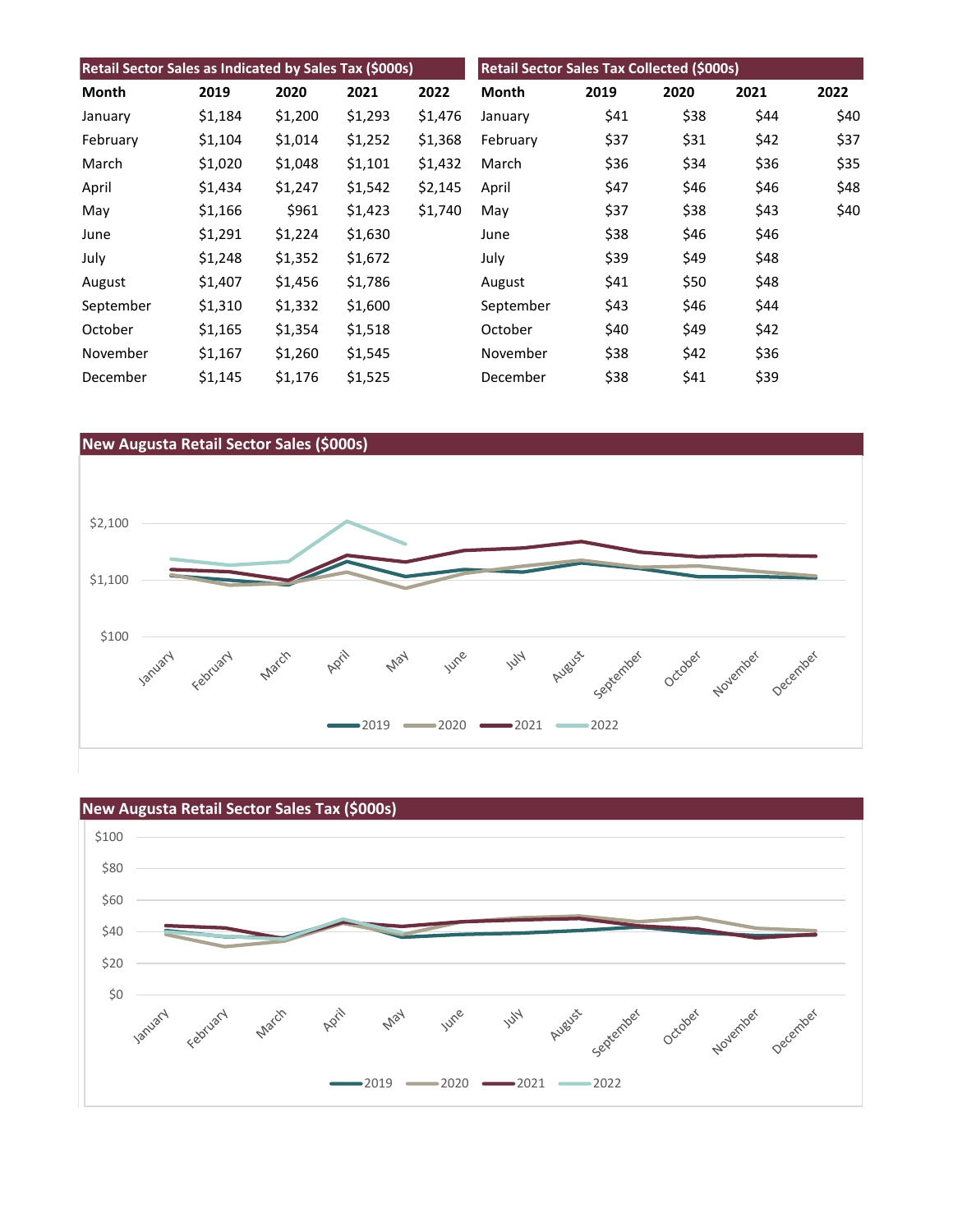| <b>Food Service and Accommodations Sector Sales</b> |      |      |      | <b>Food Service and Accommodations Sector Sales</b><br><b>Tax Collected (\$000s)</b> |              |      |      |      |      |
|-----------------------------------------------------|------|------|------|--------------------------------------------------------------------------------------|--------------|------|------|------|------|
| Subject to Sales Tax (\$000s)                       |      |      |      |                                                                                      |              |      |      |      |      |
| <b>Month</b>                                        | 2019 | 2020 | 2021 | 2022                                                                                 | <b>Month</b> | 2019 | 2020 | 2021 | 2022 |
| January                                             | \$0  | \$0  | \$0  | \$0                                                                                  | January      | \$0  | \$0  | \$0  | \$0  |
| February                                            | \$0  | \$0  | \$0  | \$0                                                                                  | February     | \$0  | \$0  | \$0  | \$0  |
| March                                               | \$0  | \$0  | \$0  | \$0                                                                                  | March        | \$0  | \$0  | \$0  | \$0  |
| April                                               | \$0  | \$0  | \$0  | \$0                                                                                  | April        | \$0  | \$0  | \$0  | \$0  |
| May                                                 | \$0  | \$0  | \$0  | \$0                                                                                  | May          | \$0  | \$0  | \$0  | \$0  |
| June                                                | \$0  | \$0  | \$0  |                                                                                      | June         | \$0  | \$0  | \$0  |      |
| July                                                | \$0  | \$0  | \$0  |                                                                                      | July         | \$0  | \$0  | \$0  |      |
| August                                              | \$0  | \$0  | \$0  |                                                                                      | August       | \$0  | \$0  | \$0  |      |
| September                                           | \$0  | \$0  | \$0  |                                                                                      | September    | \$0  | \$0  | \$0  |      |
| October                                             | \$0  | \$0  | \$0  |                                                                                      | October      | \$0  | \$0  | \$0  |      |
| November                                            | \$0  | \$0  | \$0  |                                                                                      | November     | \$0  | \$0  | \$0  |      |
| December                                            | \$0  | \$0  | \$0  |                                                                                      | December     | \$0  | \$0  | \$0  |      |

**New Augusta Food Service and Accommodations Sector Sales (\$000s)**



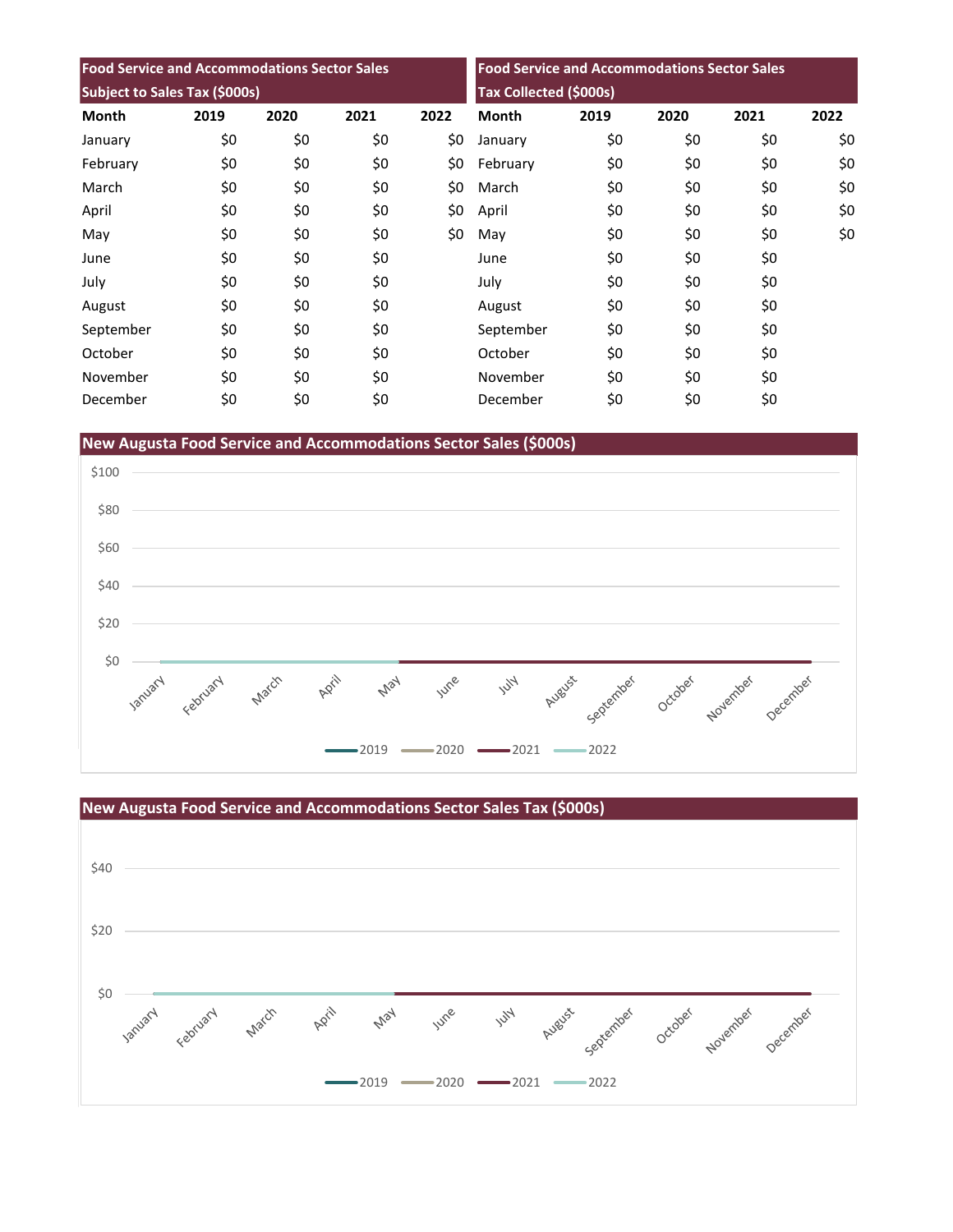| <b>Estimated Change in Sales</b>                        |                      |                |               |
|---------------------------------------------------------|----------------------|----------------|---------------|
|                                                         | <b>Sales</b>         | Average Sales* | Change in     |
|                                                         | <b>Jun21 - May22</b> | Jun18 - May21  | <b>Sales</b>  |
| <b>Agriculture, Forestry, Fishing and Hunting</b>       | \$0                  | \$0            | \$0           |
| Mining, Quarrying, and Oil and Gas Extraction           | \$0                  | \$0            | \$0           |
| <b>Utilities</b>                                        | \$0                  | \$136,626      | ( \$136, 626) |
| Construction                                            | \$0                  | \$0            | \$0           |
| <b>Manufacturing</b>                                    | \$0                  | \$0            | \$0           |
| <b>Wholesale Trade</b>                                  | \$0                  | \$0            | \$0           |
| <b>Retail Trade</b>                                     | \$19,400,000         | \$15,100,000   | \$4,368,281   |
| <b>Transportation and Warehousing</b>                   | \$0                  | \$0            | \$0           |
| <b>Information</b>                                      | \$494,797            | \$541,057      | (546, 260)    |
| <b>Finance and Insurance</b>                            | \$0                  | \$0            | \$0           |
| <b>Real Estate and Rental and Leasing</b>               | \$0                  | \$0            | \$0           |
| <b>Professional, Scientific, and Technical Services</b> | \$0                  | \$0            | \$0           |
| <b>Management of Companies and Enterprises</b>          | \$0                  | \$0            | \$0           |
| <b>Admin/Support/Waste Mgt &amp; Remediation Svcs</b>   | \$0                  | \$0            | \$0           |
| <b>Educational Services</b>                             | \$0                  | \$0            | \$0           |
| <b>Health Care and Social Assistance</b>                | \$0                  | \$0            | \$0           |
| Arts, Entertainment, and Recreation                     | \$0                  | \$0            | \$0           |
| <b>Accomodation and Food Services</b>                   | \$0                  | \$0            | \$0           |
| <b>Other Services (except Public Administration)</b>    | \$0                  | \$0            | \$0           |
| <b>Public Administration</b>                            | \$0                  | \$0            | \$0           |
| <b>Change in Total of Sector Sales</b>                  | \$19,894,797         | \$15,777,683   | \$4,185,395   |

\*Average Sales is calculated as the sum of average monthly sales for the three previous years.

| <b>Economic Impact Summary from Change in Total of Sector Sales (IMPLAN)</b> |                   |                     |                             |             |  |  |  |
|------------------------------------------------------------------------------|-------------------|---------------------|-----------------------------|-------------|--|--|--|
| <b>Impact Type</b>                                                           | <b>Employment</b> | <b>Labor Income</b> | <b>Total Value</b><br>Added | Output      |  |  |  |
| <b>Direct Effect</b>                                                         | 54.6              | \$1,126,096         | \$2,084,025                 | \$1,302,068 |  |  |  |
| <b>Indirect Effect</b>                                                       | 1.8               | \$51,153            | \$123,846                   | \$259,708   |  |  |  |
| <b>Induced Effect</b>                                                        | 2.6               | \$72,899            | \$151,406                   | \$308,025   |  |  |  |
| <b>Total Effect</b>                                                          | 15.3              | \$396,153           | \$754,182                   | \$235,445   |  |  |  |

**Estimated Change in Municipal Sales Tax Diversions (18.5%) \$47,542** See explanation of Municipal Sales Tax Diversions in the Data Key.

## **Estimated Change in State and Local Tax from Change in Total of Sector Sales (IMPLAN)**

|                                  | <b>Employment</b> | Proprietor | Taxes on<br><b>Production and</b> |                   |                     |
|----------------------------------|-------------------|------------|-----------------------------------|-------------------|---------------------|
| <b>Description</b>               | Compensation      | Income     | <b>Imports</b>                    | <b>Households</b> | <b>Corporations</b> |
| <b>Dividends</b>                 | \$0               | \$0        | \$0                               | \$0               | \$1,133             |
| <b>Social Insurance</b>          | \$85              | \$0        | \$0                               | \$0               | \$0                 |
| <b>TOPI: Sales Tax</b>           | \$0               | \$0        | \$256,985                         | \$0               | \$0                 |
| <b>TOPI: Property Tax</b>        | \$0               | \$0        | \$282,500                         | \$0               | \$0                 |
| <b>TOPI: Other Tax</b>           | \$0               | \$0        | \$39,755                          | \$0               | \$0                 |
| <b>Corporate Profits Tax</b>     | \$0               | \$0        | \$0                               | \$0               | \$6,375             |
| <b>Personal Taxes</b>            | \$0               | \$0        | \$0                               | \$24,590          | \$0                 |
| <b>Total State and Local Tax</b> | \$27              | \$0        | \$222,007                         | \$9,113           | \$1,915             |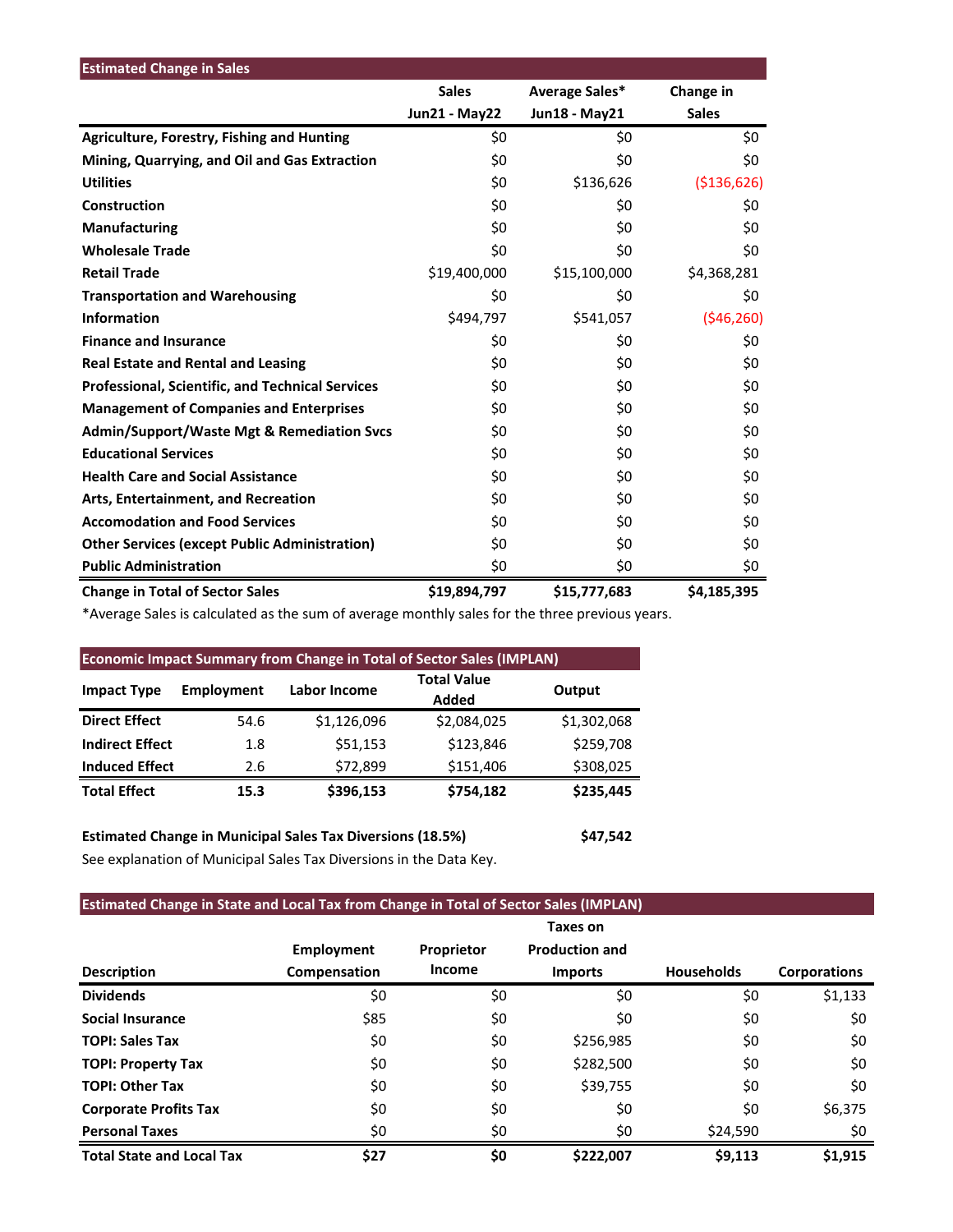# **Sales Tax Diversions and Special Levies**

| <b>New Augusta Diversions</b> |          |          |          |          | <b>No Special Levy</b> |      |      |      |      |  |
|-------------------------------|----------|----------|----------|----------|------------------------|------|------|------|------|--|
| Month                         | 2019     | 2020     | 2021     | 2022     | Month                  | 2019 | 2020 | 2021 | 2022 |  |
| January                       | \$11,699 | \$11,600 | \$12,219 | \$10,128 | January                |      |      |      |      |  |
| February                      | \$11,916 | \$9,431  | \$11,903 | \$12,553 | February               |      |      |      |      |  |
| March                         | \$9,679  | \$11,639 | \$10,595 | \$10,363 | March                  |      |      |      |      |  |
| April                         | \$13,037 | \$11,918 | \$12,605 | \$13,388 | April                  |      |      |      |      |  |
| May                           | \$12,101 | \$10,794 | \$12,217 | \$11,332 | May                    |      |      |      |      |  |
| June                          | \$11,328 | \$12,781 | \$12,895 |          | June                   |      |      |      |      |  |
| July                          | \$11,845 | \$13,733 | \$13,144 |          | July                   |      |      |      |      |  |
| August                        | \$11,666 | \$13,577 | \$13,218 |          | August                 |      |      |      |      |  |
| September                     | \$12,282 | \$12,670 | \$12,457 |          | September              |      |      |      |      |  |
| October                       | \$11,330 | \$13,113 | \$10,158 |          | October                |      |      |      |      |  |
| November                      | \$10,981 | \$11,924 | \$13,210 |          | November               |      |      |      |      |  |
| December                      | \$10,648 | \$11,793 | \$11,121 |          | December               |      |      |      |      |  |

| <b>No Special Levy</b> |      |      |      |      | <b>No Special Levy</b> |      |      |      |      |  |
|------------------------|------|------|------|------|------------------------|------|------|------|------|--|
| Month                  | 2019 | 2020 | 2021 | 2022 | Month                  | 2019 | 2020 | 2021 | 2022 |  |
| January                |      |      |      |      | January                |      |      |      |      |  |
| February               |      |      |      |      | February               |      |      |      |      |  |
| March                  |      |      |      |      | March                  |      |      |      |      |  |
| April                  |      |      |      |      | April                  |      |      |      |      |  |
| May                    |      |      |      |      | May                    |      |      |      |      |  |
| June                   |      |      |      |      | June                   |      |      |      |      |  |
| July                   |      |      |      |      | July                   |      |      |      |      |  |
| August                 |      |      |      |      | August                 |      |      |      |      |  |
| September              |      |      |      |      | September              |      |      |      |      |  |
| October                |      |      |      |      | October                |      |      |      |      |  |
| November               |      |      |      |      | November               |      |      |      |      |  |
| December               |      |      |      |      | December               |      |      |      |      |  |

| <b>No Special Levy</b> |      |      |      |      |
|------------------------|------|------|------|------|
| <b>Month</b>           | 2019 | 2020 | 2021 | 2022 |
| January                |      |      |      |      |
| February               |      |      |      |      |
| March                  |      |      |      |      |
| April                  |      |      |      |      |
| May                    |      |      |      |      |
| June                   |      |      |      |      |
| July                   |      |      |      |      |
| August                 |      |      |      |      |
| September              |      |      |      |      |
| October                |      |      |      |      |
| November               |      |      |      |      |
| December               |      |      |      |      |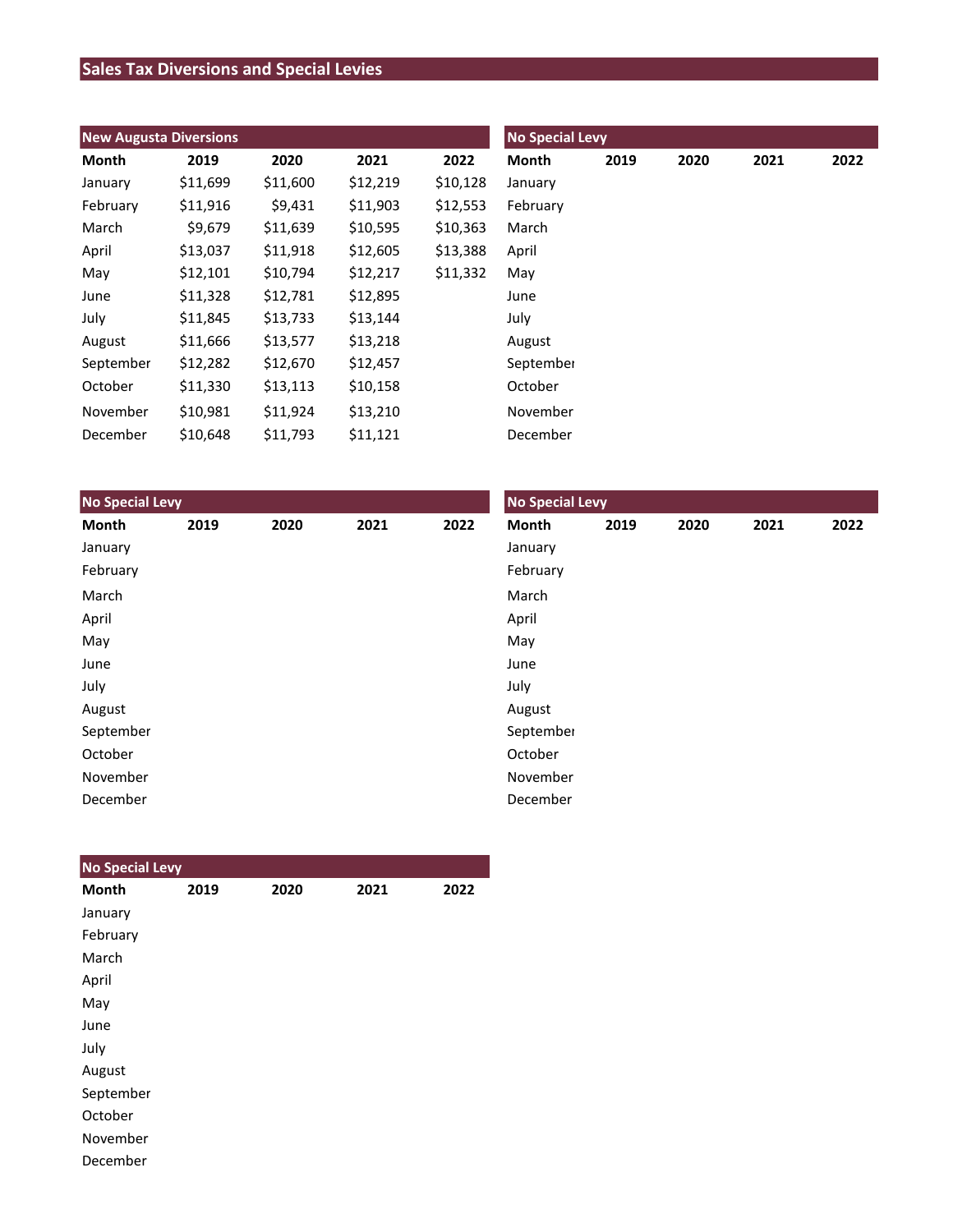#### **Estimated Change in Federal Tax from Change in Total of Sector Sales (IMPLAN)**

|                                 |              |               | <b>Taxes on</b>       |                   |                     |
|---------------------------------|--------------|---------------|-----------------------|-------------------|---------------------|
|                                 | Employment   | Proprietor    | <b>Production and</b> |                   |                     |
| <b>Description</b>              | Compensation | <b>Income</b> | <b>Imports</b>        | <b>Households</b> | <b>Corporations</b> |
| <b>Social Insurance</b>         | \$153,254    | \$9,768       | \$0                   | \$0               | \$0                 |
| <b>TOPI: Taxes</b>              | \$0          | \$0           | \$59,615              | \$0               | \$0                 |
| <b>Corporate Profits Tax</b>    | \$0          | \$0           | \$0                   | \$0               | \$13,155            |
| <b>Personal Tax: Income Tax</b> | \$0          | \$0           | \$0                   | \$56,365          | \$0                 |
| <b>Total Federal Tax</b>        | \$49,768     | \$3.528       | \$23.735              | \$21,605          | \$3,529             |

## **DATA Key**

#### **Total Sales as Indicated by Sales Tax**

North American Industrial Classification Sectors (NAICS) sectors included in the "Total Sales as Indicated by Sales Tax" statistics include: Sector 11 – *Agriculture, Forestry, Fishing and Hunting* ; Sector 21 – *Mining, Quarrying, and Oil and Gas Extraction* ; Sector 22 – *Utilities*; Sector 23 – *Construction* ; Sector 31-33 – *Manufacturing* ; Sector 42 – *Wholesale Trade* ; Sector 44-45 – *Retail Trade* ; Sector 48-49 – *Transportation and Warehousing* ; Sector 51 – *Information* ; Sector 52 – *Finance and Insurance* ; Sector 53 – *Real Estate and Rental and Leasing* ; Sector 54 – *Professional, Scientific, and Technical Services*; Sector 55 – *Management of Companies and Enterprises* ; Sector 56 – *Administrative and Support and Waste Management and Remediation Services* ; Sector 61 – *Educational Services*; Sector 62 – *Health Care and Social Assistance* ; Sector 71 – *Arts, Entertainment, and Recreation* ; Sector 72 – *Accommodation and Food Services* ; Sector 81 – *Other Services (Except Public Administration)* ; and Sector 92 – *Public Administration* .

#### **Retail Sector Sales**

Retail Sector Sales includes NAICS Sector 44-45 – Retail Trade.

#### **Accommodation and Food Service Sector Sales**

Accommodation and Food Services Sector Sales includes NAICS Sector 72 – Accommodation and Food Services.

#### **Estimated Change in Sales**

To determine the economic impact of changes in specific sector sales, the average monthly sales by sector (using sales from the thirty-six months prior to the study time frame) was subtracted from the sales for that sector in the study time frame. For this publication, each month's sector sales from April 2018 through March 2020 were averaged and subtracted from sector sales occurring in the April 2020 through March 2021 time period to obtain the Change in Sales estimate. The estimated changes in sales for all sectors were summed to obtain the estimate for the change in Total of Sector Sales.

Municipalities are assigned to the county in which the largest proportion of the municipality's population resides (e.g., while the city of Jackson lies in Hinds, Madison, and Rankin Counties, Jackson was "assigned" to Hinds County because the majority of its population resides in Hinds County).

If the change in sales is negative, this indicates that the sales for the specific geographic area fall below expected values when using the previous three years as a benchmark. If the change in sales is positive, then the sales for the specific geographic area is greater than what would have been expected when using the three previous years as a benchmark.

#### **Estimated Change in Municipal Sales Tax Diversions**

Municipalities receive 18.5 percent of sales tax collected within their boundaries from the Mississippi Department of Revenue that can be used in the general budget(counties are not eligible for this allocation). The estimated change in the municipal sales tax diversion is calculated as 18.5 percent of the change in Taxes on Production and Imports: Sales Tax estimated in the Estimated Change in State and Local Tax from Change in Total of Sector Sales table.